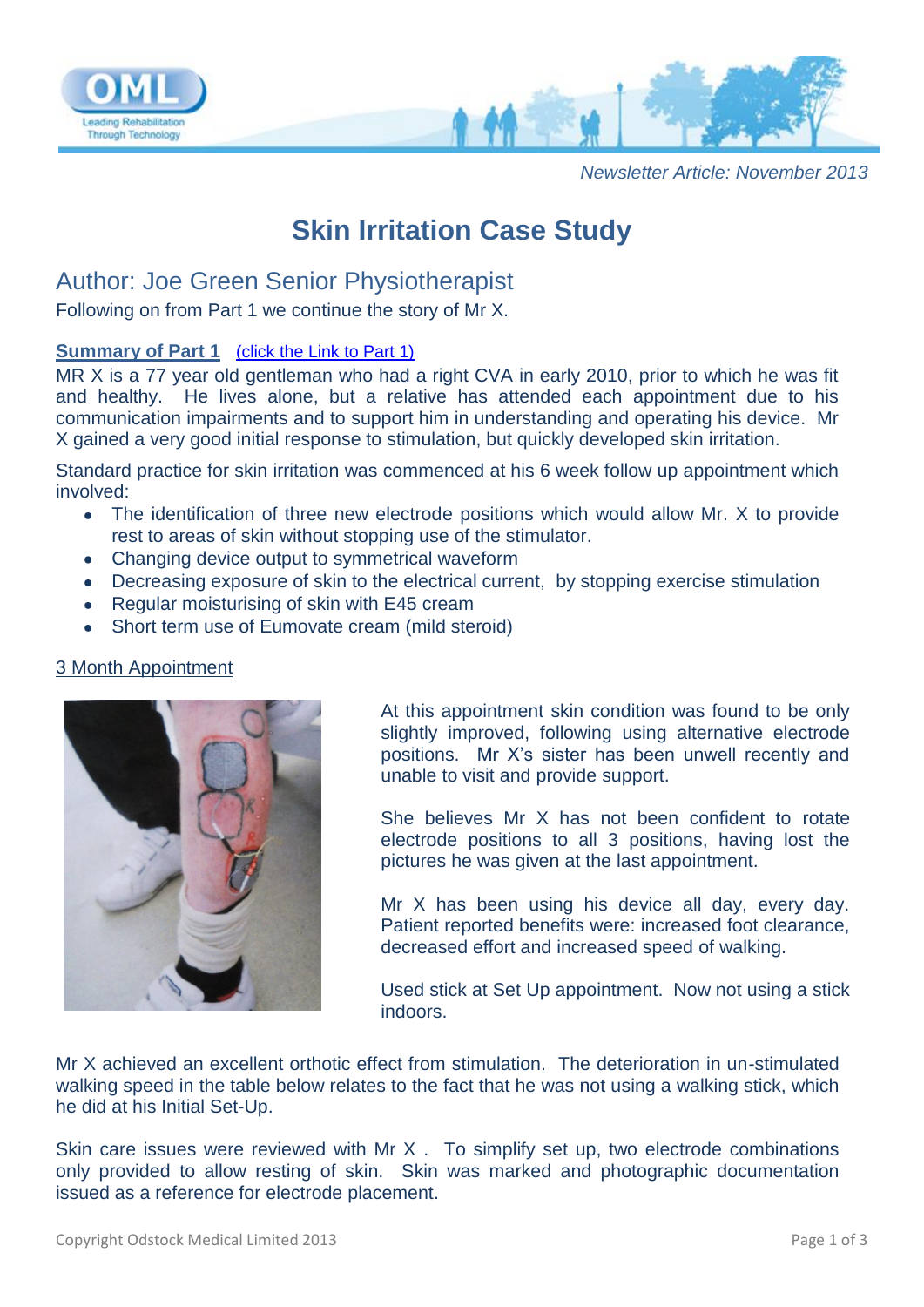### 3 Month Appointment

| <b>Outcome Score</b>                                                 | <b>Result</b> | <b>Comments</b>               |
|----------------------------------------------------------------------|---------------|-------------------------------|
| Walking speed with FES 10M<br>(orthotic effect)                      | $0.34$ m/sec  |                               |
| Borg 10 point effort score with FES<br>10M (orthotic effect)         |               |                               |
| Non-stimulated walking speed 10M<br>(carry over effect)              | $0.26$ m/sec  | Slower as now not using stick |
| Non stimulated Borg 10 point effort<br>score 10M (carry over effect) |               | Slower as now not using stick |

### 6 Month Review

Continued daily use all day and benefits of FES widened now, allowing consistent walking indoors without stick. Anxiety regarding falling has decreased 5 points on Visual Analogue Scale. Overall Mr X walked slower at today's appointment. The reason for this was not clear, but the Orthotic effect of stimulation was greater than at 3 months.

| <b>Outcome Score</b>                | <b>Result</b>  | <b>Comments</b>                 |
|-------------------------------------|----------------|---------------------------------|
| <b>Goal Attainment Scale</b>        | 68             | More than expected positive     |
|                                     |                | outcomes                        |
| Walking speed with FES 10M          | $0.28$ m/sec   | Greater orthotic effect than at |
| (orthotic effect)                   |                | 3 months but slower overall     |
| Borg 10 point effort score with     |                | Less dramatic improvement in    |
| FES <sub>10M</sub>                  | $\overline{2}$ | effort perceived than at 3      |
| (orthotic effect)                   |                | months                          |
| Non stimulated walking<br>speed     |                | Decrease in un stimulated       |
| 10M (carry over effect)             | $0.17$ m/sec   | walking speed from 3 month      |
|                                     |                | appointment                     |
| Non stimulated Borg 10 point effort | 4              | walking<br>Whilst<br>speed      |
| score 10M (carry over effect)       |                | deteriorated this<br>not<br>was |
|                                     |                | accompanied by a perception of  |
|                                     |                | greater increased effort        |



Electrode positioning was poor at today's appointment, probably as an attempt to place them on healthy skin.

There was no sign of irritation at the popliteal fossa (one of the recommended sites) which probably had not been used.

Significant deterioration in skin condition under electrode sites was apparent.

ODFS Pulse Width was set to 19% as Mr X had been finding increased discomfort with use at home, which would be expected as a result of the irritation.